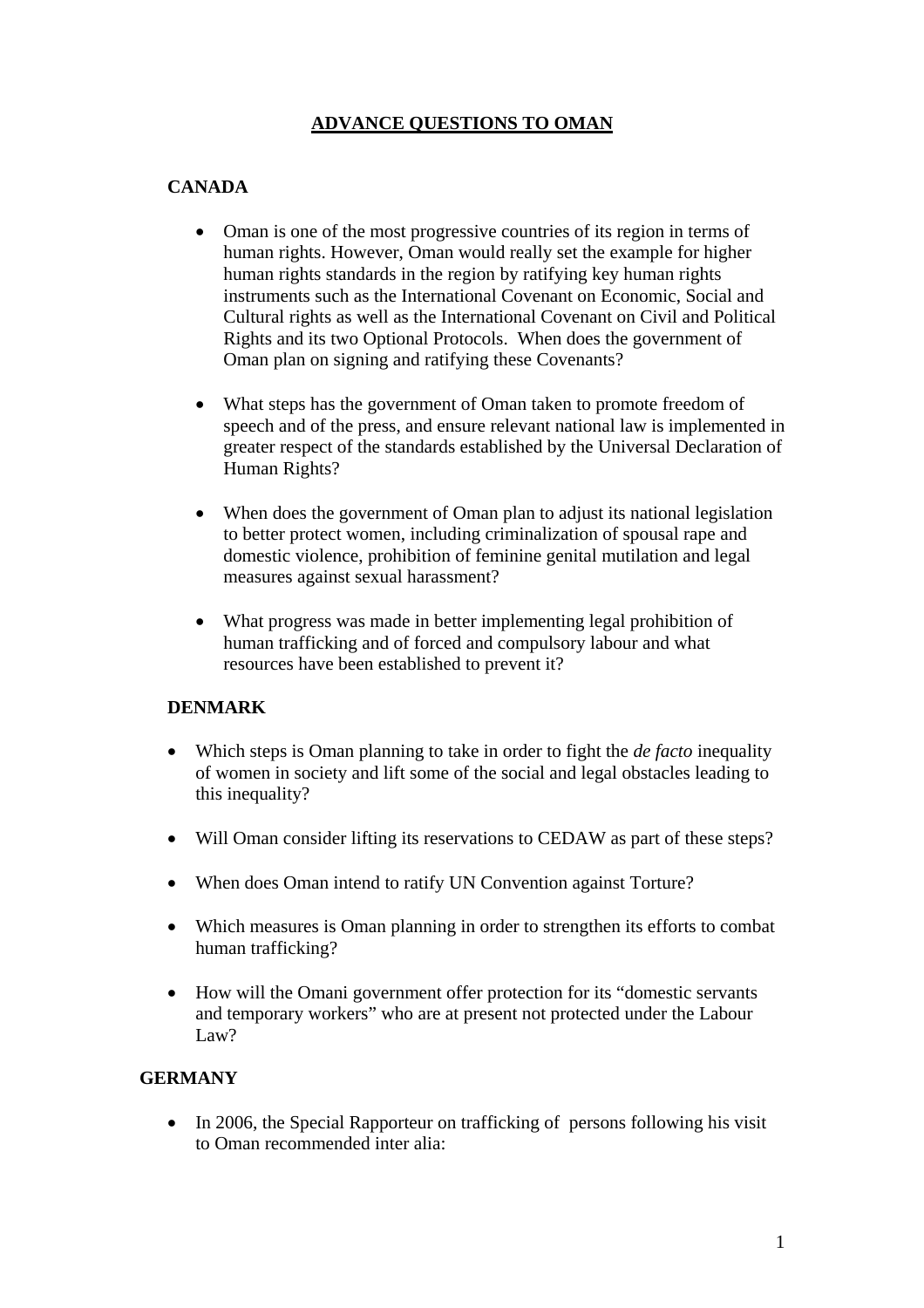the sponsorship system be abolished and migrant workers be allowed to change employers more easily

bilateral and multilateral cooperation agreements be established with countries of origin and transit to prevent trafficking.

 Germany would appreciate information on how the government of Oman did follow up on these recommendations.

## **LATVIA**

• According to the information by the Office of the UN High Commissioner for Human Rights, 73 countries from different regions of the world have issued standing invitations to all special procedures of the Human Rights Council. Considering previous cooperation of Oman with special procedures mandate holders - would your country consider extending a standing invitation to all special procedures of the Human Rights Council in the future?

#### **NETHERLANDS**

• Freedom of Association

With regards to concerns voiced in paragraph 21 of the stakeholder report on the difficulties of forming associations, such as the need for approval to form nongovernmental organisations and the need for permission to conduct any activity, what measures does the Government of Oman plan to take in the current review of the Law of Associations (14/2000) to make the formation and functioning of associations easier?

• Freedom of expression

In light of the remarks in paragraph 40 of the OHCHR compilation on the removal of criminal liability for activities that constitute the legitimate exercise of the freedom of expression, and the concerns raised in paragraphs 19 and 20 of the stakeholder reports which similarly address the issue of journalists risking prison sentences in the course of their work, does the Government consider to amend the Law of Publication (49/1984) and related media regulations, in particular with regard to abolishing stipulations regarding penalties for journalists and the possibility of imprisonment?

#### • Rights of migrant domestic workers

With reference to paragraph 89 of the national report which states that since 2004 domestic workers are protected by Ministerial Decision 189/2004, and in light of the concerns and recommendations of *inter alia* the Special Rapporteur on trafficking in persons on the position of migrant domestic workers and their insufficient legal protection, mentioned in paragraphs 11, 31, 45, 46, 55, 56, 57 and 60 of the OHCHR compilation, does the Government consider to take measures to provide the large group of mostly female expatriate domestic workers with legal protection under the Labour Law or any other law, or to protect their rights through solid standard contracts?

• Rights of migrant workers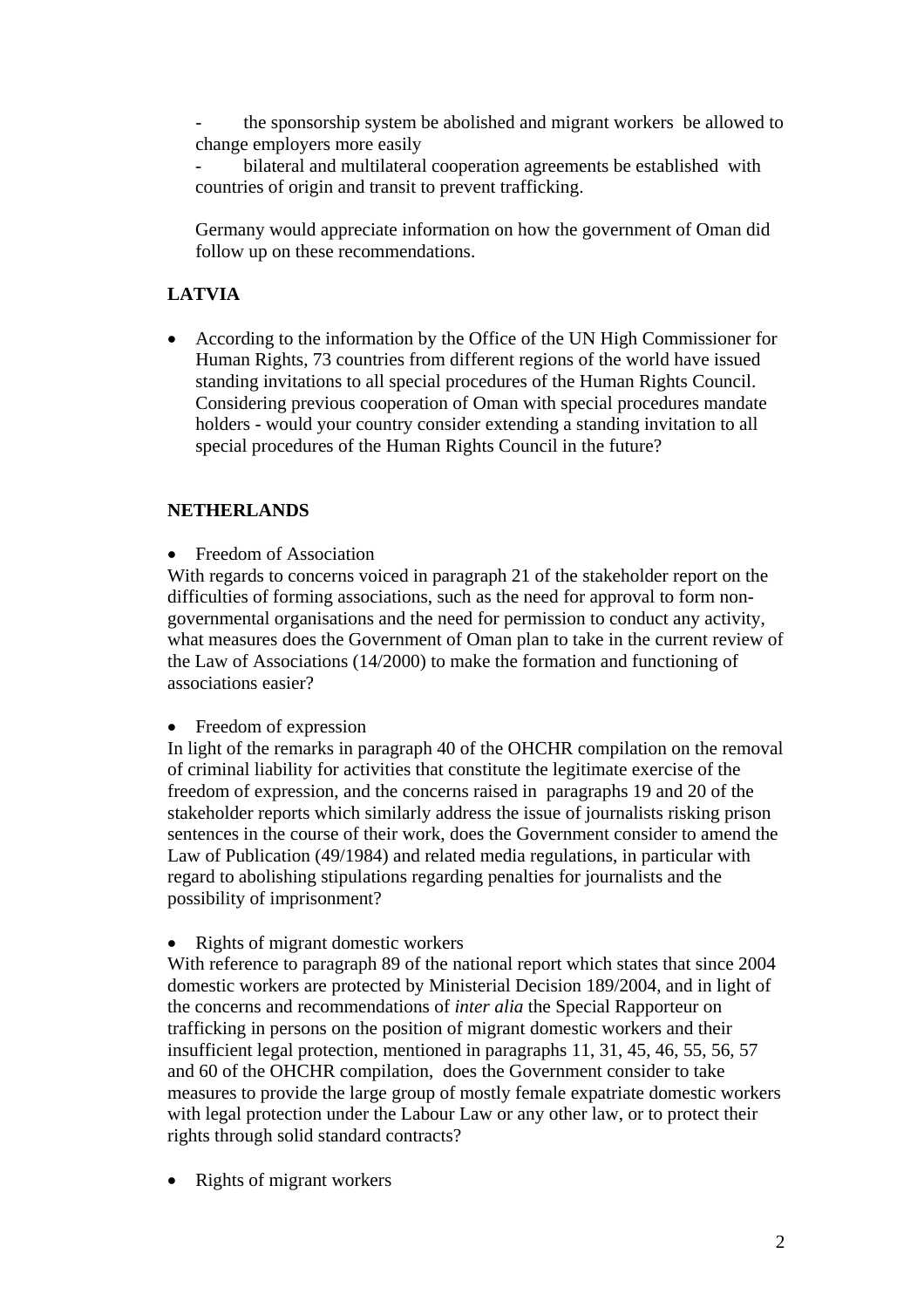In light of the concerns voiced in paragraphs 25, 55 and 60 of the OHCHR compilation on the protection of migrant workers and with reference to the recommendation given in paragraph 9 of the stakeholder report to provide adequate information on means of protection against trafficking, such as hotlines and shelters, is the Government considering – in cooperation with the International Labour Organization - the possibility of operating shelters and safe houses to protect and help expatriate workers who are in urgent problems, to give them access to free legal counsel, and to consider a role for civil society and possibly religious institutions in providing these services?

• Rights of children with disabilities

Paragraphs 81 and 82 of the national report detail the efforts taken by the Government of Oman to protect and care for children with disabilities. Concerning these efforts, and with reference to paragraph 27 of the OHCHR compilation which notes the efforts of the Government of Oman but raises concerns about insufficient data on disabilities and the very limited number of children with disabilities in mainstream education, does the Government consider to further increase screening possibilities for disabilities to enhance information on numbers and nature of disabilities in the country, does the Government look into the possibility of providing families of children with disabilities with services like counselling and rehabilitation to promote the integration of these children in society, and will the Government further step up action to ensure that all children with disabilities have access to education?

• Law on Citizenship

In reference to paragraph 23 of the OHCHR compilation and paragraphs 4, 14 and 15 of the stakeholder report in which concerns are expressed about restrictions on Omani nationals wishing to marry a foreign national and the fact that children of an Omani mother and non-Omani father are not entitled to the Omani nationality, does the Government of Oman intend to amend the Law on Citizenship?

#### **SWEDEN**

- Could the Government of Oman elaborate on the status of women's rights and discrimination against women?
- What measures are being taken to effectively combat gender-based discrimination in law and practice?
- Sweden would like to ask the Government of Oman to elaborate on the status of the death penalty, including if there are any plans to ratify the Second Optional Protocol to the ICCPR, aiming at the abolition of the death penalty?
- Does the Government intend to ratify and incorporate into national law the ICCPR and the ICESCR?
- Could the Government of Oman elaborate on what measures it has taken to reinforce its legislation with a view to protect the right to freedom of expression?